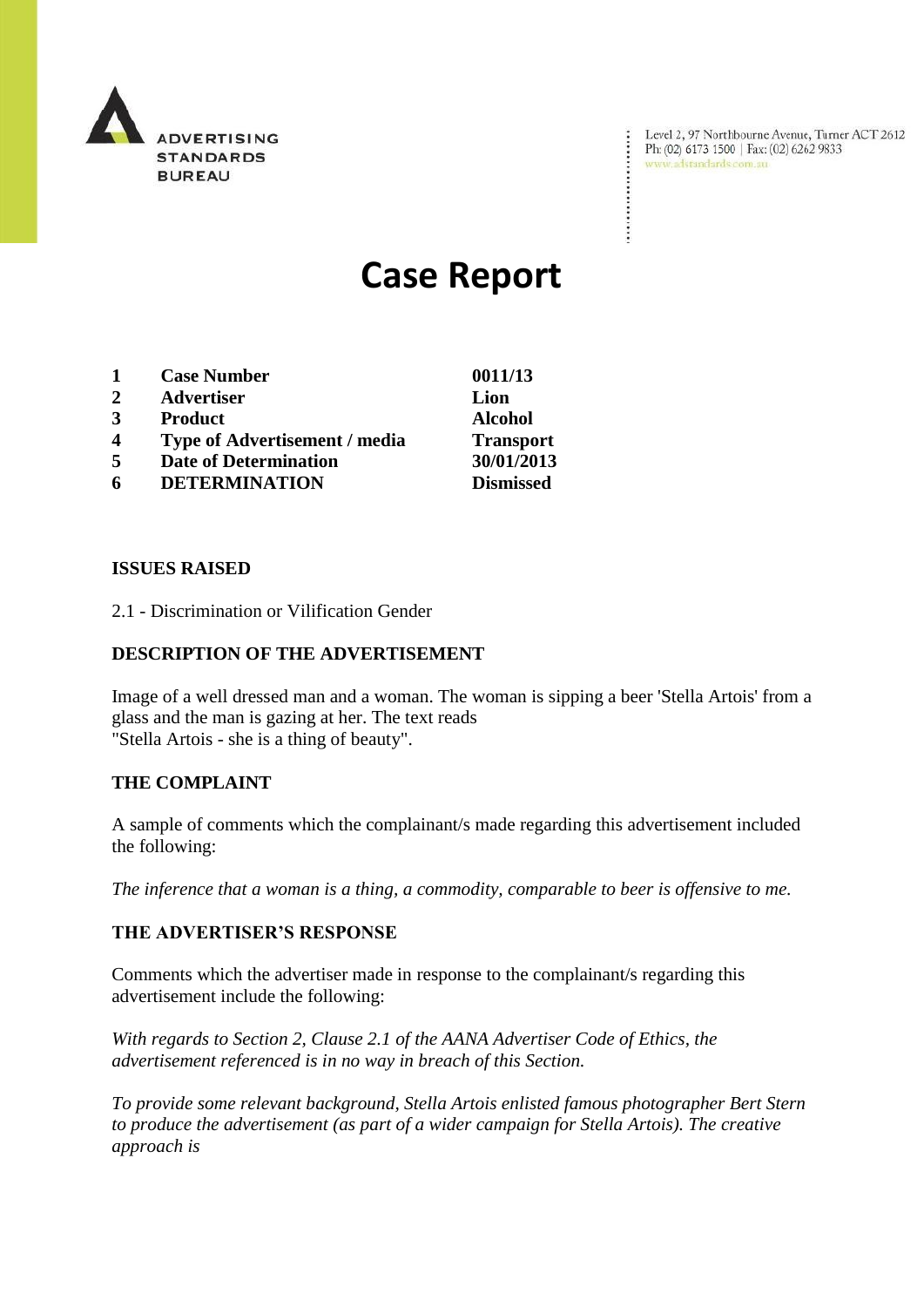*to position Stella Artois as the 'most premium beer in the world' by depicting the finer things in life and creating a sense of luxury. The advertisement is directed towards Stella Artois' target consumer*

*- a more sophisticated beer drinker who leads a certain lifestyle. This includes both men and women.*

*We believe the advertisement abides with prevailing community standards on gender and do not believe that a reasonable person would consider the advertisement to discriminate against women.*

*The tagline She is a thing of Beauty simply conveys the message that the beer is no ordinary masculine beer brand, Stella Artois is instead a sophisticated feminine beauty. Stella Artois is a 'SHE'*

*hence the expression She is a thing of beauty is referring to the beer. The woman represents the target consumer, a sophisticated woman who is enjoying the finer things in life.*

*Lion is confident the advertisement is compliant with the Code of Ethics.*

## **THE DETERMINATION**

The Advertising Standards Board ("Board") considered whether this advertisement breaches Section 2 of the Advertiser Code of Ethics (the "Code").

The Board noted the complainant's concerns that the advertisement discriminates against women by commodifying them and likening them to beer.

The Board reviewed the advertisement and noted the advertiser's response.

The Board first considered whether the advertisement was in breach of section 2.1 of the Code.

Section 2.1 of the Code states that Advertising or Marketing Communications shall not portray people or depict material in a way which discriminates against or vilifies a person or section of the community on account of race, ethnicity, nationality, gender, age, sexual preference, religion, disability, mental illness or political belief."

The Board noted that the advertisement depicts a very well dressed man and a woman facing each other. With the woman holding a glass of the beer and the text reads "she is a thing of beauty".

The Board noted the complainants concerns that the advertisement portrays women as a commodity and comparable to beer.

The Board considered whether the advertisement discriminated against women.